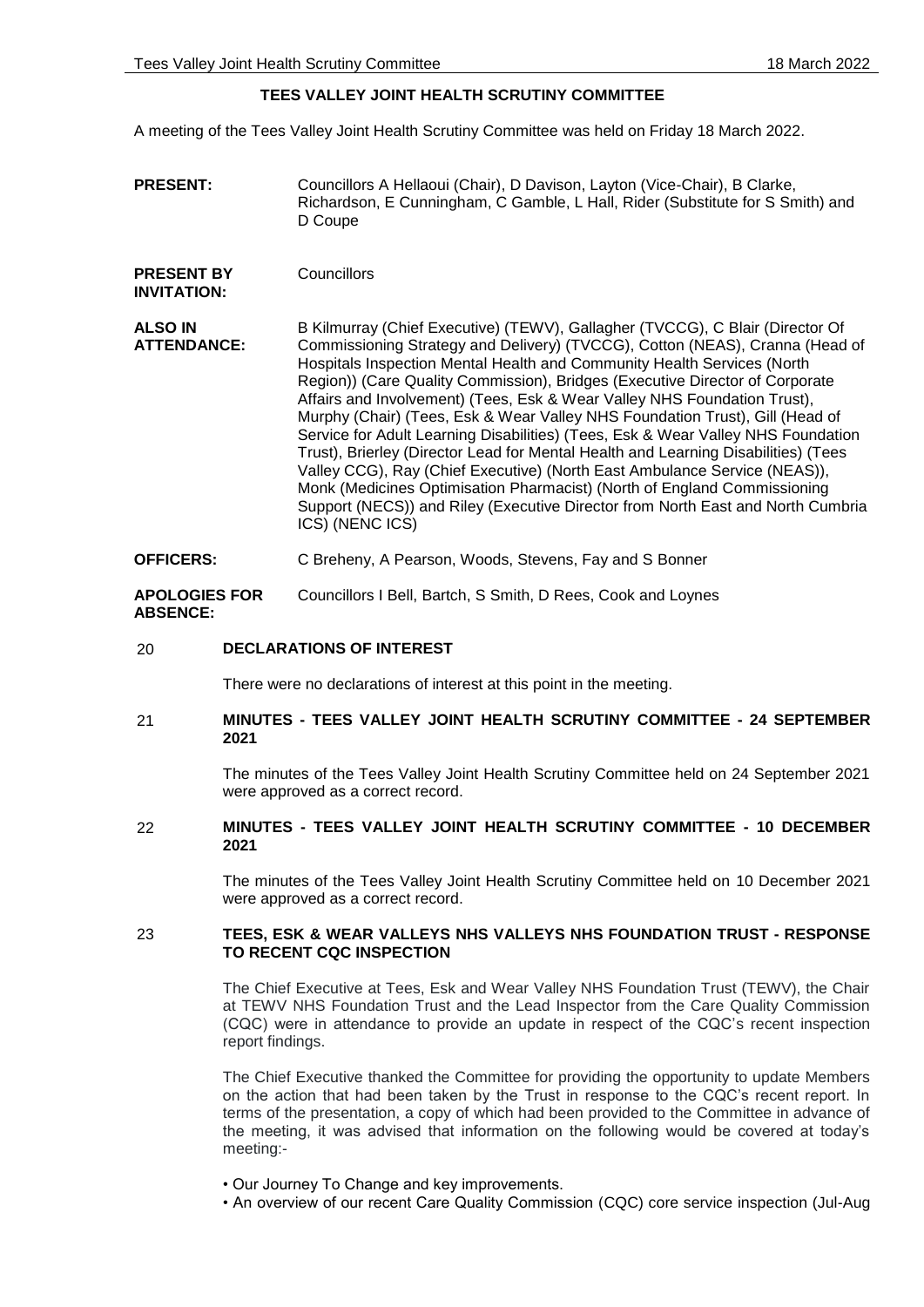2021).

• An update on our secure inpatient service – key actions, improvements and impact. • An update on our community child and adolescent mental health services – key actions, improvements and impact.

- Other services inspected and the feedback from the CQC.
- Adult mental health and psychiatric intensive care unit (PICU) follow up inspection progress.
- Wider challenges and how we're addressing them.
- Continuing Our Journey To Change.

In terms of the Trust's Journey to Change it was noted that a number of improvements had been made following the CQC inspection including; an organisational restructure, the introduction of improved governance arrangements, an increased leadership capacity including the appointment of two lived experience directors, additional Board development work, increased oversight of the work of the Board and its sub-groups, the introduction of revised risk management arrangements, numerous recruitment and retention initiatives – resulting in a 5 per cent increase in FTE equivalents in the Trust's overall headcount, the implementation of enhanced quality assurance programmes, the development of an improved organisational learning infrastructure – development of a learning library and an increase in compliance with statutory and mandatory training.

With regard to the report itself, the CQC inspection had been held between June and August 2021 and the report had been published in December 2021. An action plan, as produced by the Trust was submitted to the CQC in January 2022 and the Trust had been working collaboratively with the CQC, colleagues in NHSEI, the CCG's, staff, patients and carers to bring about improvements. The improvement plan submitted to the CQC was co-created and frontline staff and patients were directly involved in its development. The Chief Executive stated that the Trust was confident in the approach it had adopted to bring about improvements. In terms of its CQC overall rating the Trust remained at requires improvement. The Trust had been rated as being good for caring and effective and required improvement for being well-led, responsive and safe. The Chief Executive advised that since the CQC inspection significant progress had been made and that the focus now was on embedding and sustaining those changes.

The Chief Executive advised that he wished to focus specifically on the delivery of secure inpatient services (SIS) as this was one of the main areas of concern alongside the delivery of child, adolescent and mental health services (CAMHS). It was advised that the SIS was a regional, specialised service and the concerns raised by the CQC in respect of this service had related to staffing, safeguarding and the governance systems in place to ensure quality and safety. In terms of progress the Trust had undertaken a number of measures including; undertaking reviews of safety plans and safety summaries to ensure they accurately reflected the current and real risks faced by individuals, improved compliance with safeguarding training, the embedding of a safeguarding expert within the service to deliver a more timely and responsive approach to safeguarding issues, the introduction of SafeCare to ensure the Trust maintained safe staffing levels, improvements to the flow of patient safety information through revised governance structures and a new model of care and professional practice had recently been launched (February 2022).

The Chief Executive stated that at the heart of some of the challenges faced by the secure inpatient service were issues around culture, which had been well documented within the CQC report. Secure inpatient services were by definition a closed environment and the Trust needed to ensure that it addressed any pockets of poor culture or behaviour issues that could influence the experience and safety of patients and colleagues that worked in this service. In terms of progress made since the inspection it was highlighted that very few requests for leave were now cancelled owing to staffing constraints and there had been positive impacts in terms of recruitment, with more offers of work progressing through the Trust's employment channels that were due to come to fruition in May / June 2022. In addition there had been a reduction in the use of bank staff, which was proving effective in addressing some of the cultural challenges.

In terms of the delivery of CAMHS it was advised that this another key area of improvement for the Trust and the areas of focus were as follows; ensuring staffing levels met the demands of the service, reviewing young people waiting for treatment including specialist assessments and ensuring mandatory training compliance. The Chief Executive advised that the Trust had made significant inroads in respect of CAMHS. All of the young people waiting for treatment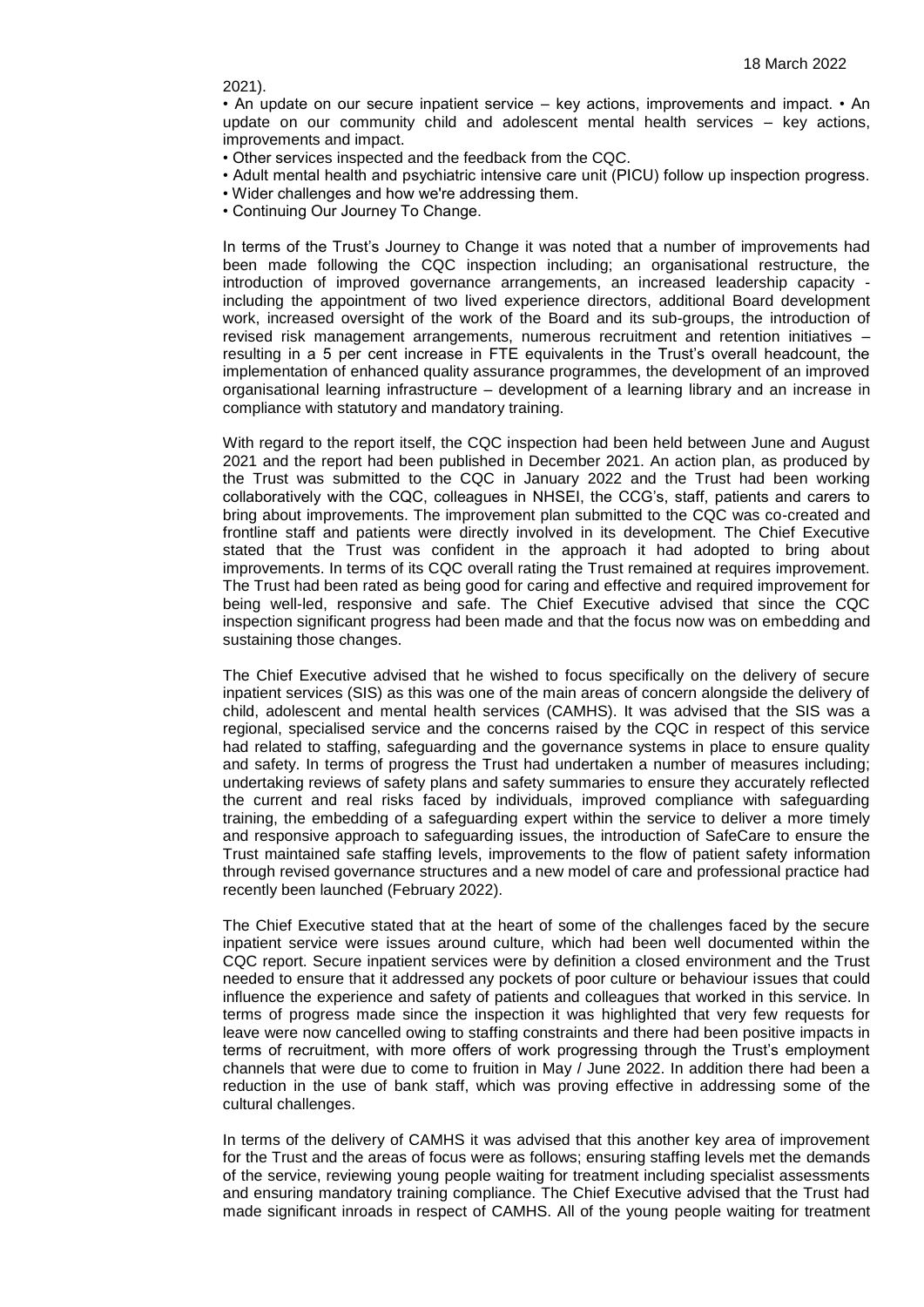had been reviewed, the Trust had been in touch with all young people and their families waiting for treatment and they were being contacted regularly in line with their individual risk. Risks could now be reassessed and if an individual's level of risk changed and was heightened, for example, they could be prioritised and brought forward. In terms of the concerns raised in respect of the level of caseloads clinicians were managing significant progress had been made. The Trust had 'level loaded' through detailed caseload review and ongoing supervision so that in a number of teams now, including in the Tees Valley, how some of those caseloads can be reduced. It was advised that staffing was a key issue and there were currently 111 job offers in the system at the moment and in May / June 2022 these appointments would begin to impact on caseloads.

It was highlighted that workforce and transformation were particularly important for the Trust and work had been undertaken with the Director of Children Services in Stockton, on behalf of his colleagues across the other Tees Valley authorities, to develop approaches around early intervention, schools and the VCS's, as well as those children with some of the most acute needs. A significant amount of work was being undertaken in this whole area of children's services transformation in conjunction with Local Authority colleagues. Stockton had served as a pilot and caseloads within Stockton had reduced by approximately 37 per cent. It was envisaged that this work would be rolled out to other areas by September 2022. Improvements in waiting times had been made and the Trust had on Teesside the average wait for a first appointment was 6 days and the average wait for a second appointment was 20 days.

Another area covered in the CQC inspection report related to crisis services and health based places of safety. It was advised that the CQC rated this area as good and a number of areas of good practice were highlighted within the inspection report including that staff treated patients with compassion and kindness, they respected patients' privacy and dignity and leaders had the skills, knowledge and experience to perform their roles. Given that the crisis service received 250,000 to 300,000 calls per year this was a really positive outcome.

In respect of community based mental health services for adults of working age the CQC inspection had highlighted a number of areas of good practice. This included that staff assessed the mental health needs of all patients. They worked with patients and families and carers to develop individual care plans and updated them as needed. Care plan reflected the assessed needs, were personalised, holistic and recovery orientated. In terms of areas identified for improvement these included timely access to services and consistency of approach to caseload management. The community adult mental health service received an overall rating of required improvement.

Reference was made to an area that had been subject to a CQC report following a visit to TEWV in January 2021 in relation to care provided by the adult mental health acute inpatient admissions and psychiatric intensive care units. In terms of the concerns raised by the CQC these had been fundamentally focused on the complex systems that had been in place in respect of risk assessments and risk management. In terms of progress made a huge amount of work had been undertaken to redesign the systems used for the recording of risk assessment and risk management. In total 50,000 care plans, safety plans and safety summaries had been reviewed and updated. Through quality assurance and audit work the Trust was able to reassure itself that the improvements made were being maintained. A follow up inspection was undertaken by the CQC in May 2021 and the service was re-rated as required improvement.

In terms of the wider challenges and how the Trust was addressing these the Chief Executive advised all the work discussed was ongoing but it was acknowledged that there was still a significant amount of work to undertake. Workforce, recruitment and retention remained a challenge and the omicron phase of the Covid-19 pandemic had proved the most challenging for TEWV as an organisation. Thankfully, the impact of the pandemic was now reducing and staff absences were falling. Demand remained high and wards were often at full capacity, with patients needing to remain in hospital for longer due to their acuity of need. There had been a real focus on workforce with some significant successes. The volume of recruitment had resulted in the need to expand TEWV's recruitment team and support had been provided by a business services agency.

Further measures in respect of workforce included introducing incentives for people to come and work for TEWV, an online recruitment process that had been undertaken with Sussex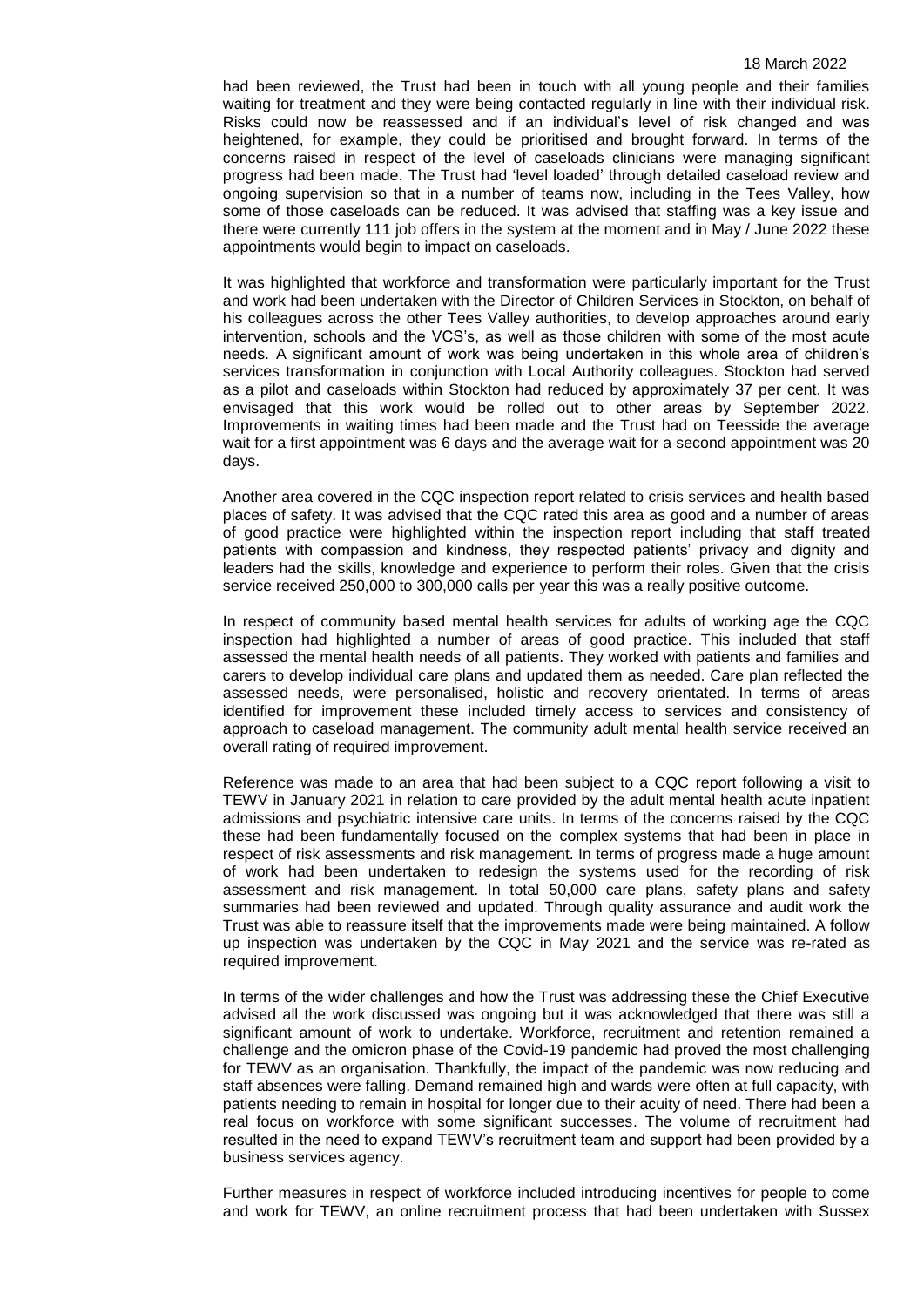University, which included an automated screening approach, work to refresh the induction and ongoing supervision processes and work to ensure TEWV's reward and recognition package was favourable compared with that offered by other Trusts. As part of the organisational restructure TEWV was set to go live with its new operational, clinical restructure on 1 April 2022. Work was currently being undertaken with the corporate teams – people and culture directorate and support provided to staff in terms of workforce planning, health and wellbeing and staff engagement.

Reference was made to TEWV's plan on a page document and it was advised that the Trust had spent a lot of time over the last 18 months listening to people to get a sense of what was important, how TEWV could drive the improvement agenda before bringing that together to identify TEWV's vision and purpose. It was highlighted at stage 4 that TEWV had also developed a set of values – Respect, Compassion and Responsibility that were driving the organisation's Journey To Change. It was emphasised that it was not simply a case of improving services to satisfy the CQC, TEWV as an organisation wanted to deliver the highest quality services where patients had the best experience and this would be achieved through the sustained work being undertaken to achieve these goals.

Following the presentation Members were afforded the opportunity to ask questions and the issues below were raised:-

- Reference was made to the involvement of Health Care Assistants and people with lived experience in TEWV's Journey To Change and a Member queried whether the two Directors with lived experience were yet in post. In response it was advised that although they were not yet in post both had been recruited to and offered the positions. In addition a new Head of Co-Creation post had been established to further strengthen the involvement of patients in the development of service delivery. Work was also being undertaken to expand TEWV's Peer workforce so that the voice of lived experience would be working alongside all of TEWV's professionals. A concerted and thorough approach was being adopted. It was advised that significant investment had been put into these senior leadership roles to bring patient voice and patient leadership to the heart of TEWV's service delivery. It was anticipated that both of the lived experience were due to join the organisation in June 2022.
- Reference was made to sickness levels and the impact that the pandemic had had on staff. A Member queried whether any work had been undertaken to measure levels of stress amongst staff. It was advised that although no specific piece of work had been undertaken in relation to this issue. However, when recording staff absence the reasons were recorded and mental health / well-being was probably the second highest reason for staff absences. Psychological support was available to staff via the regional resilience hub and TEWV also had its own psychology service that staff could access. Good support systems were in place. In terms of the secure inpatient services sustained efforts had been made to ensure staff were now able to take their breaks whilst on shift. It was anticipated that the stresses would continue, even after the pressures caused by the pandemic. This was an area that TEWV would continue to prioritise.
- An area that remained of concern to Members was the toxic culture, as referenced by the CQC, in relation to the delivery of inpatient secure services. A Member queried how that issue was being addressed and what specific progress had been made to date. The Chief Executive advised that culture was a challenge for big organisations and that some of the work undertaken involved bringing the patients' voice into services through the lived experiences initiatives. Engaging with staff was another important factor and the development of the Health and Care Assistant Forum provided an opportunity for them to air any concerns and discuss with staff proactively how TEWV could create a better environment / positive culture for everyone to work within. A significant amount of work was being undertaken with regard to leadership in the area of inpatient secure services. It was emphasised that the comments made by the CQC in relation to a toxic culture related solely to this particular service area and was not endemic throughout the organisation. It was a focussed approach in this specific area. It was important to provide opportunities for staff to be able to raise any concerns and overt conversations were being held around accountability where there were any pockets of bad behaviour. Where such practices were found and evidenced then the leadership would challenge and deal with any issues.
- Reference was made to the statistical data, as referred to in the CQC report, in relation to a decrease in satisfaction amongst staff who identified as Black, Asian and Minority Ethnic (BAME) or as having a disability. In addition the CQC report had highlighted that a greater proportion of BAME staff had stated that they were victims of bullying, abuse and hate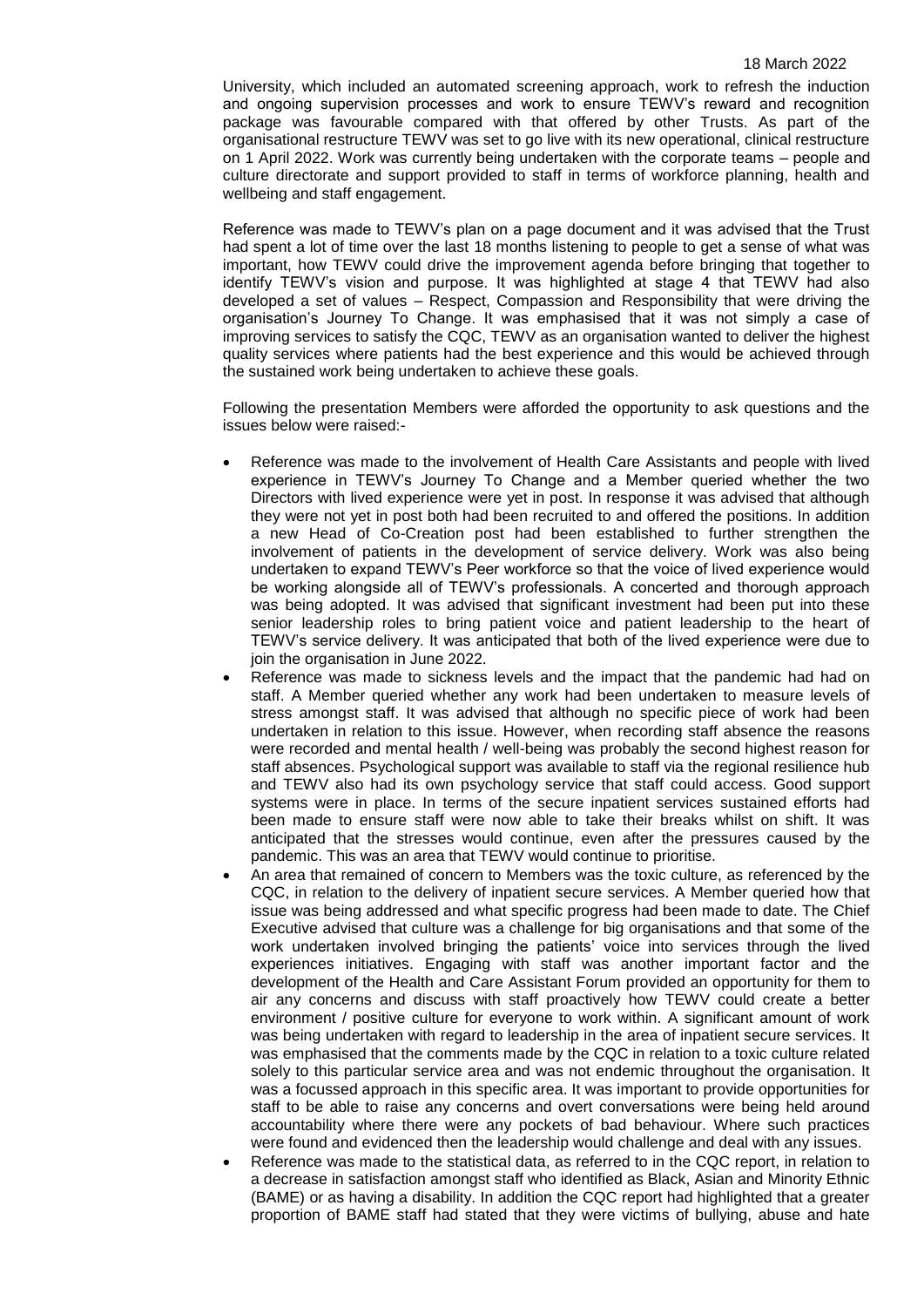crime and that the management responses were variable. A Member of the Committee queried as to what reassurances could be provided in relation progress being made by TEWV in respect of addressing these issues. In response it was advised that engagement work had been undertaken with a number of protected characteristics groups to ensure their perspectives were being heard and acted concerns raised acted upon. Reverse mentoring schemes had been introduced around the disciplinary processes, with representatives from BAME staff on those to ensure that there was no undue bias in any of those processes. Where issues did arise it was also a case of ensuring that there was fair accountability and demonstrating that these issues would be dealt with proactively. Talking to representatives from those networks it was felt that the Trust was making positive steps forward in respect of that agenda.

- A Member made reference to a recent presentation on TEWV's 'Journey To Change', as given by the Chief Executive at a recent Stockton Borough Council Adult Social Care and Health Select Committee meeting. It was stated that having had the opportunity to reflect on that presentation Members in Stockton felt that what was lacking was any information in respect of the impact the changes were having. It was also queried as to whether given that no work had been undertaken by the Trust to measure staff stress levels whether any wider staff survey had been conducted. Finally, reference was made to the Chief Executive's staff blog and comments made in relation to dismissals. It was queried as to the number of dismissals that had taken place? As well as to how many bank staff shifts had been used in Forensic Services in 2022 compared with the 2021 figures? In addition, how much overtime had been used and what were the current Covid/non-Covid sickness levels? It was stated that the Health Care Assistant Council referenced in the presentation, as a mechanism via which staff would be able to raise any concerns was not yet in operation and would only come into effect later this month. This initiative was applauded, although it was felt that it should have been introduced earlier. The reference to 3 per cent of leave being cancelled did not provide sufficient information in respect of the impact. It was queried as to what this meant in terms of numbers of people impacted. The CQC report had been very damning right up to Board level and it was queried as to what changes had been made at Board level in terms of the Medical Director and Safeguarding Lead. It was questioned as to whether it was felt that the Trust in its current size was simply too big.
- In response to the numerous questions posed above the Chief Executive advised that work was currently being undertaken within the Trust to split the Trust into two parts. One part to cover Durham and the Tees Valley and the other to cover North Yorkshire and York. It was felt that this would help to reduce the complexity of managing an organisation of that scale. In terms of the numbers these could be provided and the information would be forwarded to Members following the meeting. In terms of accountability the Chief Executive advised that the references made in his recent organisational blog demonstrated the Trust's commitment to ensuring that where any issues of concern were identified action would be taken.
- The Chair of TEWV responded to the query raised in terms of the changes introduced at Board level. The Chair stated that he was a lay Member and the majority of those that served on the Board were Non-Executive Directors. There had been an almost complete turnover of the personnel on that Board in the last 18 months. It was very much a new Board focused on how to make services better. The Trust was currently out to recruitment for a new Medical Director, as the previous Medical Director was leaving the Trust and leaving the NHS. The Board continued to both support and challenge the Chief Executive and staff within the Trust on a daily basis. The Chair offered his reassurance to the Committee that the lay people on the Board, on behalf of the patients and populations they served, ensured that the Chief Executive and his colleagues were absolutely focussed on improving services for our communities.
- The Chair of the Trust offered the opportunity for Members of the Board to undertake a visit to the Trust and any of the services being provided, including the secure inpatient service. It was stated that there was very much a willingness from the Trust to be open and transparent. The Trust had no hesitation in inviting Members of the Committee to visit its services and see first-hand the delivery of service provision. The Trust would be delighted to welcome Members to meet staff and patients and see for themselves the improvements being made. The Chair of the Trust acknowledged that there were some pockets of bad practice but they were absolutely a handful compared with the nearly 8000 members of staff employed across the Trust. It was emphasised that there were multiple areas of good practice compared with any areas of concern.
- Reference was made to the issues raised in the CQC report in respect of culture and Members expressed the view that there was no quick fix. It would take a long time to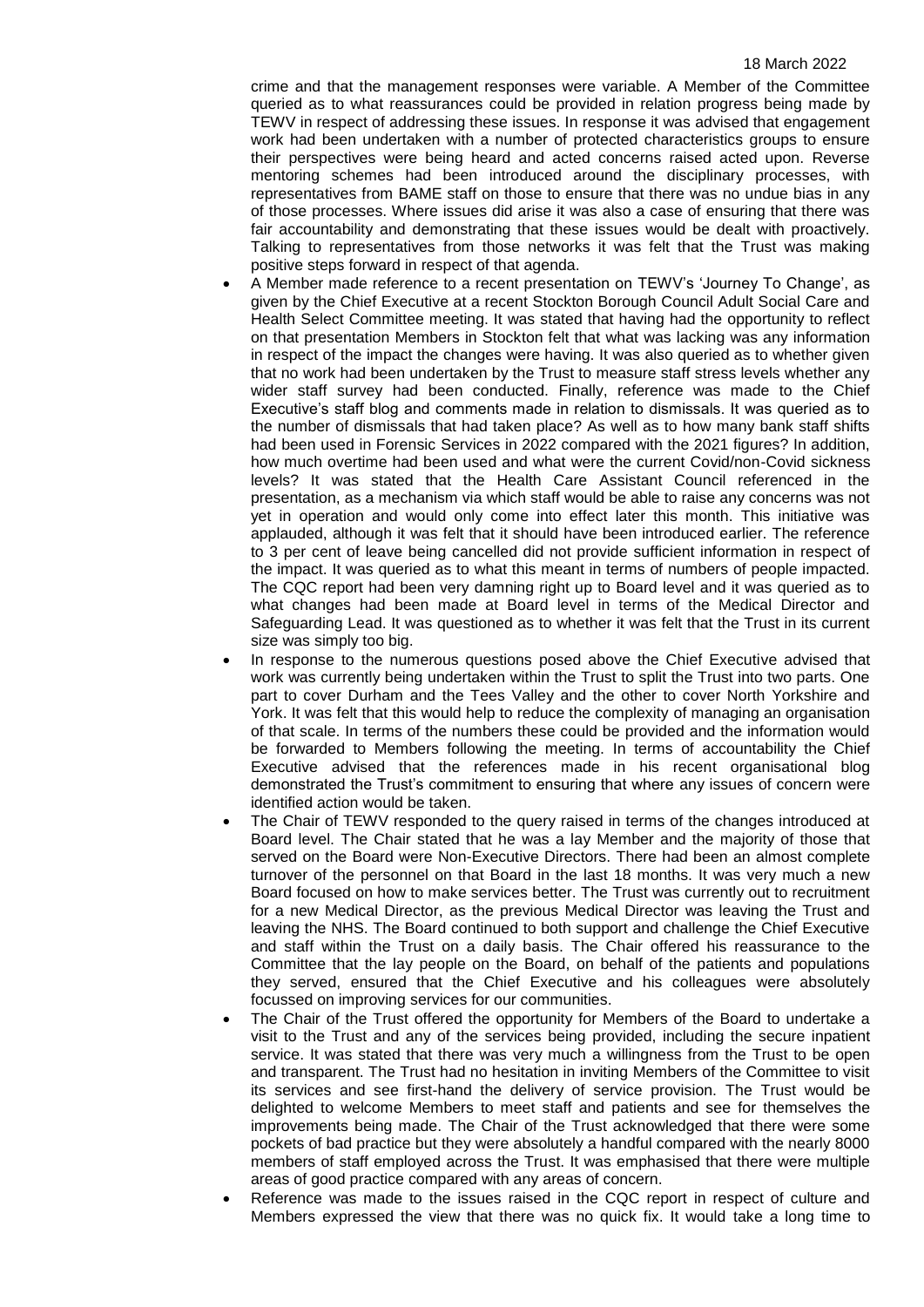#### 18 March 2022

change the culture of the organisation and evidence from staff surveys would demonstrate whether that shift in culture was starting to take place. It was queried whether there were any specific changes on the ground that could be reported in relation to this issue. The Chief Executive advised that there was no evidence to suggest that the issue in respect of culture was endemic and where there were issues action was being taken. The progress that had been made in terms of recruitment was encouraging, the fall in staff sickness rates in areas where there had been concerns was a further positive and the improved engagement in training. It was acknowledged that it was challenging, particularly in light of the impact of the pandemic. The Trust was due to undertake some pulse survey work over the next few weeks and it was anticipated that this would provide some evidence in respect of staff feedback. The offer was provided to update Members on this work at a future meeting of the Committee.

The Chair introduced the CQC's Lead Inspector and invited him to make any comments in respect of the information provided to the Committee and the discussion that had been held. The Lead Inspector advised that he wished to highlight a number of points. The first was in relation to the senior leadership within TEWV, as there had been significant changes in the leadership team. At the time of the inspection TEWV had developed plans to strengthen the leadership team to address the governance issues it had identified and this would be an area that would be revisited in the CQC's follow up inspection. In an effort to ascertain whether those changes had had the desired impact on strengthening the governance processes within the organisation and making the necessary improvements in leadership.

The Committee was advised that the CQC continued to have regular engagement with the organisation. TEWV provided it with regular updates and information and the CQC participated in the additional oversight processes in place. These included the Quality Improvement Board, which was chaired by NHS England Improvement (NHSEI) and regular conversations with the provider collaborative, which had responsibility for the monitoring of the secure services in particular. The CQC had seen that action had been taken by TEWV to address the areas of concern raised. However, from a regulatory position ultimately the CQC's assessment of whether it had received sufficient reassurance on improvement would be at the point it undertook a re-inspection and spoke to staff, patients and carers about what impact the changes had had for them.

The Lead Inspector advised that the re-inspection would be unannounced and the CQC generally re-inspected services within a six month period. If, however, any information came to light, which suggested that the level of risk had changed the CQC would be responsive and re-evaluate its timescales. The CQC had a range of enforcement powers available to it, both civil and criminal, but clearly the CQC's hope was that the action taken by the TEWV resulted in an improvement in the safety and quality of care people received.

**AGREED** as follows:-

- i) That an additional meeting be arranged, if practical, given that purdah was scheduled to commence shortly, followed by each local authorities' AGM, where membership of the Committee would be subject to change.
- ii) That the next meeting of the Committee be held at Roseberry Park Hospital and a visit to services, including the secure inpatient service, be undertaken following that meeting.
- iii) That a copy of the key questions Members still had in relation to the CQC inspection report be forwarded to TEWV, in advance of the next meeting, for a written response to be provided.
- iv) That information in respect of the pulse survey work undertaken with staff be provided to Members at the next meeting of the Committee.

### 24 **LOCAL NHS / PUBLIC HEALTH RESPONSE TO COVID-19**

The Director of Health was unable to attend the meeting and the Chair requested that in his absence this item be deferred for consideration at the next meeting of the Tees Valley Joint Health Scrutiny Committee.

**AGREED** that the item be deferred.

#### 25 **NORTH EAST AMBULANCE SERVICE (NEAS) PERFORMANCE UPDATE**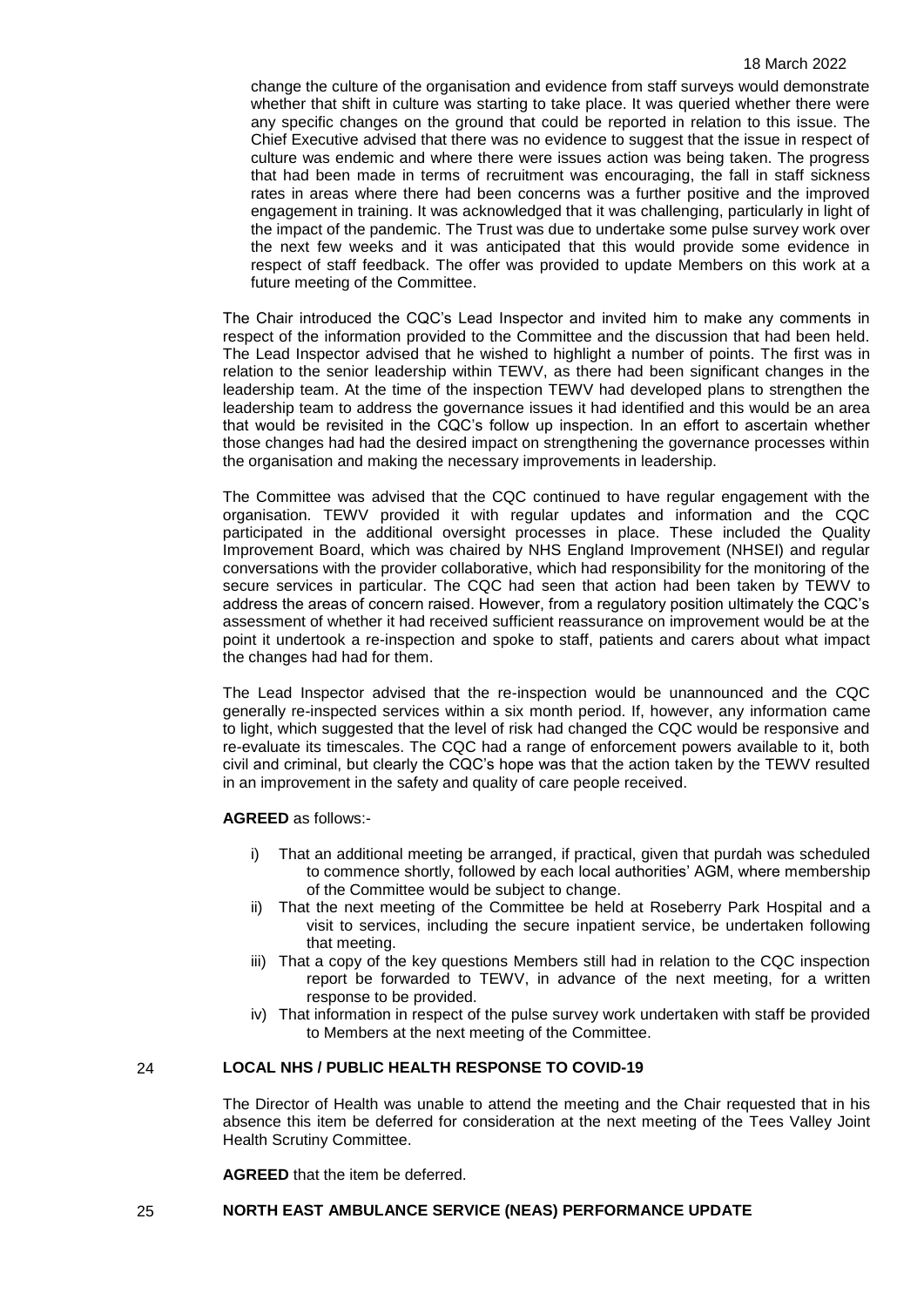The Chief Executive and the Assistant Director of Communications at the North East Ambulance Service (NEAS) were in attendance to provide a performance update to the Committee.

In terms of 111 call handling it was advised that the call volumes coming into the service had spiked dramatically at the start of the Covid-19 pandemic. In respect of the calls received at that time, the average time to answer was within usual boundaries until April 2021. At that time call response times began to deteriorate and the service was impacted by waves of Covid-19 on the NEAS's workforce. There was a very large scale recruitment campaign, which was current at the moment to recruit 152 health advisors into the 111 and 999 service. NEAS was on target to meet demand and this month alone the service had welcome 53 new health advisors into the control room. A third call handling site was also opening on Teesside and the centre would handle both 111 and 999 calls. In particular there had been a large increase in the number of patients contacting the 111 service looking for dental help and NEAS had been working hard with NHS England to double the number of dental appointments the service was able to offer to patients each week, where they had an urgent dental concern.

The 111 outcomes chart (December 2021) showed that almost half of the calls (46 per cent) received by the service were referred back into Primary Care services (including the patient's own GP). Dental calls made up approximately 10 per cent of all calls to the 111 service. It was noted that although the outcome figure for calls to the 111 service where an ambulance was required indicated 17 per cent it was explained that the actual ambulance response figure was closer to 7 or 8 per cent. The reason for the difference was that these calls were revalidated by clinicians, which included a call back, to check on the level of need. The remaining specialist services included, for example, eye services, children's A&E and maternity suite referrals.

In respect of the 999 calls there had been a significant increase in the call volumes. Before the Covid-19 pandemic call volumes were quite high. During the first lock down in 2020 999 calls actually eased off a little bit. Over the last year or so the volume of 999 calls had started to increase again. A key mechanism to monitor the number of patients being handed over to A&E services was the hear and treat rates. These were patients that were either treated on the phone or passed onto an alternative service. The hear and treat rates both for the ambulance service as a whole and for the Tees Valley were almost identical. The rates had increased significantly over the last year.

Where an ambulance response was required it was noted that the service was measured against four different categories. The first category was average response standards to life threatening calls and the response data was provided for the Tees Valley and across NEAS. Category 1 calls needed to be responded to in an average of seven minutes and over the last year the graph indicated that this had very much been achieved on the vast majority of occasions. It was advised that a significant amount of attention was given to this category, as it included the most serious calls. Over the period January 2021 to January 2022 NEAS was the only ambulance service, alongside the London Ambulance Service to achieve the seven minute target. NEAS was one of the best ambulance services in the country for responding to Category 1 calls.

The second measure was response standards to 90 per cent of life-threatening calls within 15 minutes. It was advised that NEAS had achieved that target for the Tees Valley and across NEAS. There were 5 ambulance services across the country that had achieved this response target for the period January 2021-22. While that news was very positive there had been significant challenges for NEAS in respect the average response standards to Category 2 calls. There were emergency calls but not necessarily life threatening calls and this category accounted for a large proportion of NEAS's overall activity. This target had not been achieved for quite some time and over the last year that NEAS's response rates had deteriorated over the summer. The rates were now improving as the volume and demand were beginning to return to some sort of normal level. However, NEAS was still above the 18 minute target for an average response time for all of those particular cases. The Tees Valley area was in line with the response time across the whole of the service and in some months was outperforming the rest of the service as a whole.

It was advised that no Ambulance Trust in the country was currently achieving the Category 2 target. Whilst NEAS had not achieved the target, which was regrettable, it was at least the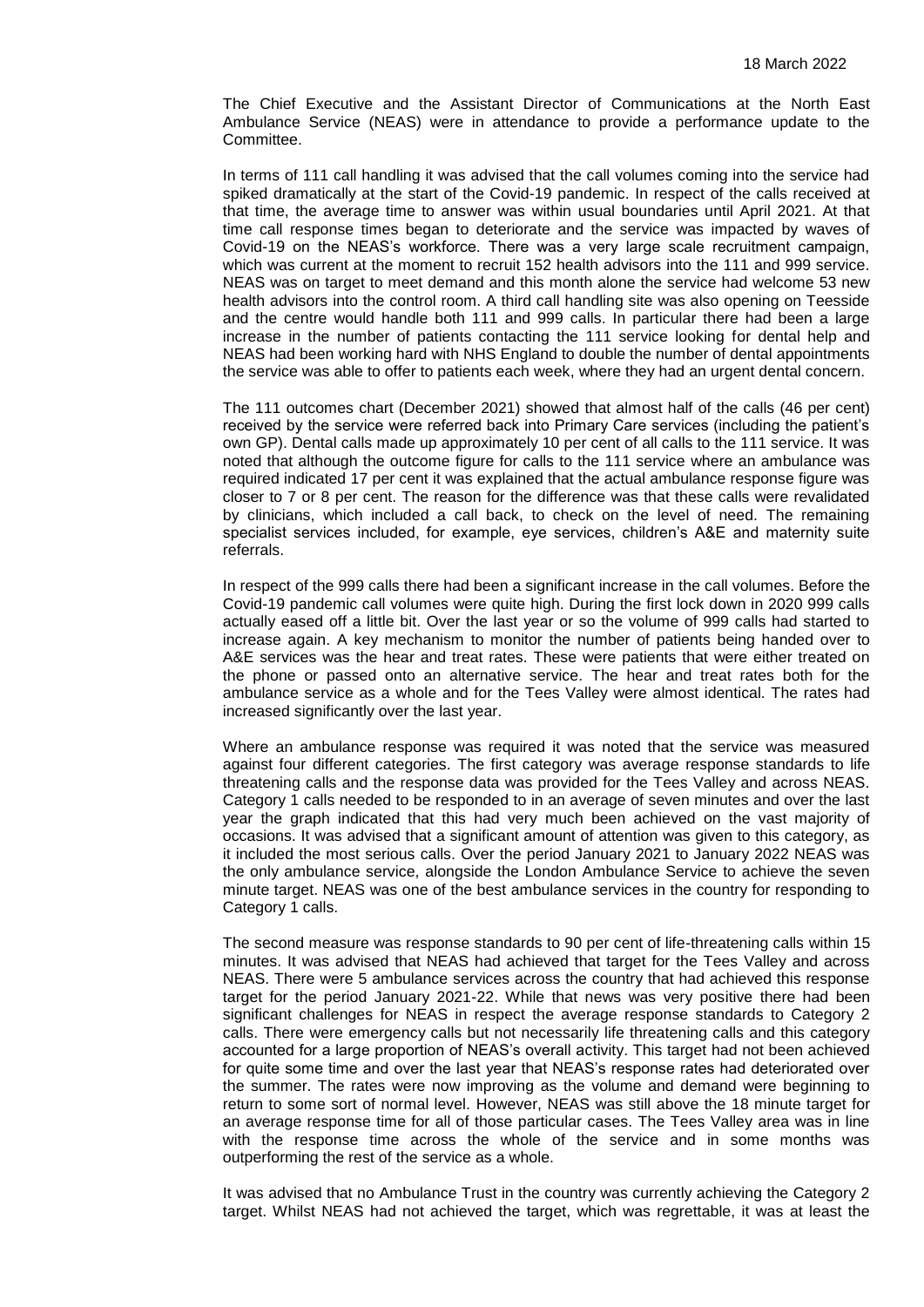fourth best performing ambulance Trust nationally. There was a further target of response standards to 90 per cent of emergency calls within 40 minutes and performance was similar to the previous Category 2 target. Similarly there was no Ambulance Trust in the country that was achieving this target. However, NEAS was again one of the better performers in respect of that particular standard.

The third target on which the service was measured related to Category 3 calls i.e. urgent calls. These were non-emergency or life threatening calls and the response target was that 90 per cent of urgent calls had to be responded to within 2 hours. Demand coupled with winter pressures had resulted in poor response times in relation to Category 3 calls. However, there had been significant improvements in respect of this standard over the last two months. It was noted that again there was no Ambulance Trust in the country that was achieving this standard. NEAS remained one of the fastest Trust's in the country at responding to Category 3 calls.

In terms of Category 4 calls – i.e. non urgent calls NEAS was the only Ambulance Trust in the country to be achieving the target of 90 per cent of non-urgent calls to receive an ambulance within 3 hours.

Reference was made to the see and treat rates and it was noted that the rates in the Tees Valley were approximately 5 per cent higher than the rates across the whole of the NEAS service area. Another option for the ambulance service was to convey patients directly to a ward, rather than an emergency department, and again conveyance rates to non-emergency departments in the Tees Valley was considerably higher than it was across the rest of the area. This was good, as it demonstrated direct admission for patients into the place where they needed to receive their care.

The Committee was advised that in terms of handover at hospital the standard was that a patient should be handed over by the ambulance within 15 minutes of arrival at hospital. The ambulance crew then have a further 15 minutes after arrival to clean, restock their vehicle and be ready to respond to the control room for the next call. However, average handovers had increased and consequently NEAS' handover to clear time had decreased. The most recent data showed that the average handover time, as recorded for these figures in December 2021, was 23 minutes 19 seconds against the standard 15 minute target. The most recent figures for the average handover to clear time was 13 minutes and 54 seconds against the standard 15 minute target.

In terms of handover delays at Darlington Memorial Hospital it was noted that in February 2022 NEAS lost 282 ambulance hours for the handover delays that occurred. There had been over 100 ambulance delays over the course of the month with a small proportion waiting for over 2 hours. Reference was made to the handover delays experienced at James Cook Hospital in Middlesbrough, which was a much bigger hospital and accepted patients from a wider area. Since June 2021 the handover delays at James Cook Hospital had gradually increased and in February 2022 NEAS had lost 517 ambulance hours as a result of the delays. At North Tees and Hartlepool Trust the picture was much better. In February 2022 NEAS lost 64 ambulance hours due to handover delays on 10 occasions.

Reference was made to the patient transport service and the Trust's level of activity over the last 2 years was highlighted. In terms of the impact of Covid on staff sickness absences it was noted that this had been significant. It had probably been one of the hardest winters in living memory for the ambulance service. The issues that had impacted on performance had included increases in both the demand and acuity of patients presenting to the service. The impact of Covid particularly sickness, shielding and cleaning. In addition there were other risk factors that would continue to put pressure on the service including the wider system pressures, primary care capacity and the long Covid impact on staff and wellbeing.

It was noted that NEAS had refreshed and refocussed its vision, mission and goals. NEAS's vision was to deliver unmatched quality of care and its mission was to deliver safe, effective and responsive care for all. The organisational values were CARE - Compassion, Accountable and responsible, Respect and Excellence and innovation. Underpinning the strategy were nine plans including those relating to planning and finance, quality and safety, clinical model and operations and performance.

In relation to the issue of assaults on ambulance staff it was advised that work continued and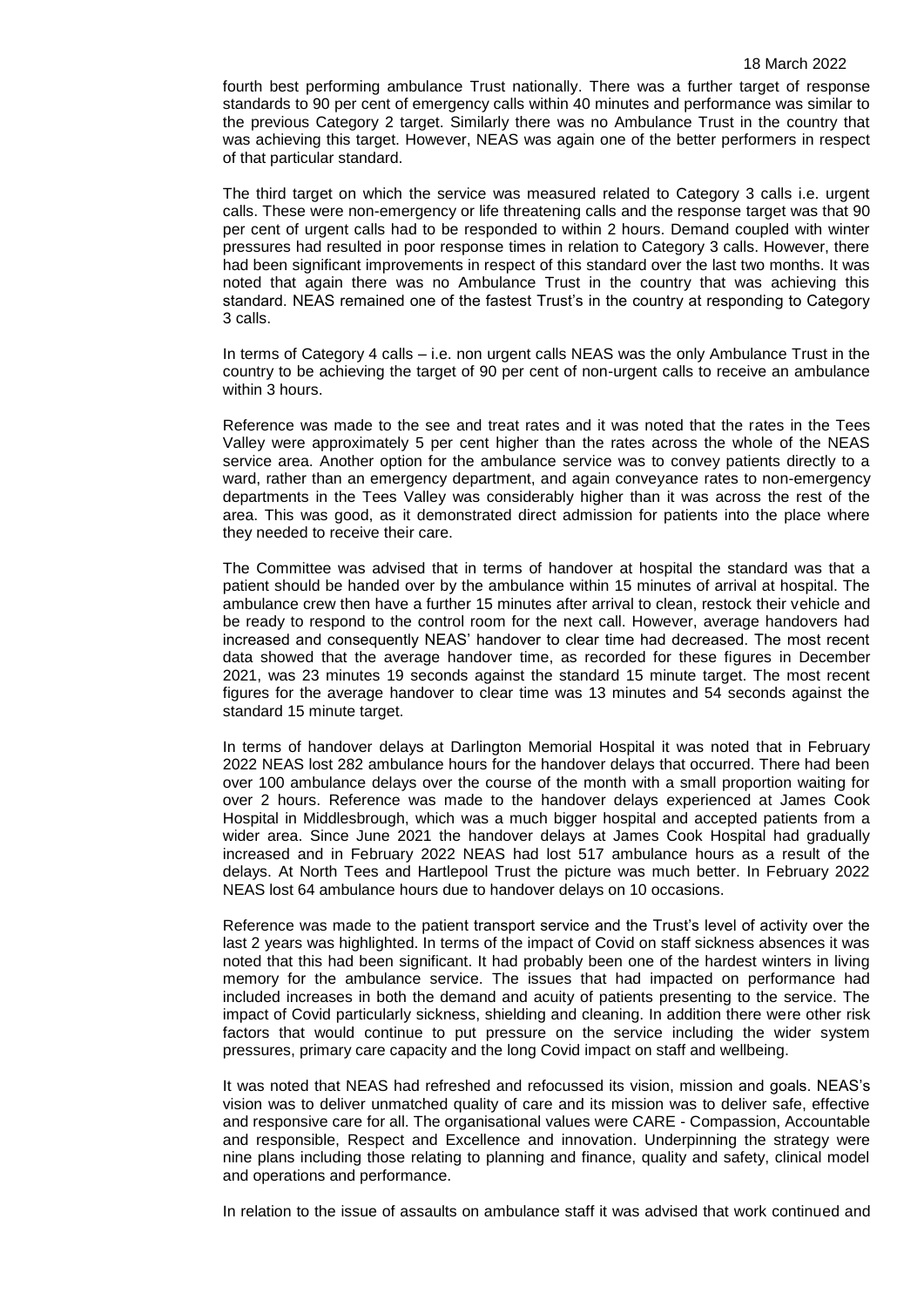it was sad to report that during Covid those numbers increased significantly. A campaign had been undertaken in the North East in 2021 to tackle this issue and in the last month a nationwide campaign had been launched to raise the profile on this issue and let staff know they were fully supported.

Following the presentation Members were afforded the opportunity to ask questions and the following points were raised:-

- Members expressed their thanks to all of the staff at NEAS for the amazing work they had undertaken in the most challenging of times over the last year.
- In response to a query regarding staff training the Chief Executive of NEAS advised that the organisation had endeavoured to maintain all core clinical training throughout the pandemic to maintain staff skill levels. Staff had been amazing, many had undertaken training in their own time to minimise any reduction in ambulance hours. NEAS continued to recruit and from a qualified paramedic perspective the organisation was over established. A decision was taken to employ at risk, which had paid dividends over the last several months. There was a higher turnover in terms of call handlers, which was a relatively young workforce when compared with qualified paramedics. Members were very encouraged to know that a full establishment had been achieved.
- In terms of the campaign to prevent abuse to ambulance staff and the support available to staff to deal with any abuse they faced was available to everyone included call handling staff. A full time Psychologist was employed within NEAS to support staff's mental well-being and NEAS was extremely focussed on providing staff with the appropriate support. Debrief opportunities were available for call handlers. Currently all areas were being upgraded to ensure that a quiet area was available for any staff that may have experienced a difficult clinical or abusive call.
- In terms of tracking patients that were treated via hear and treat it was explained that the systems were not available to track whether a patient attended their GP in place of a local pharmacist. However, where there were recurrent calls from the same patient these were monitored and tracked in case anything had been missed. In addition patients were regularly surveyed about their treatment experience. Satisfactions levels amongst patients that had received a hear and treat, see and treat service or ambulance dispatch service was very high. Despite the long delays that had recently been experienced by patients, which NEAS was working hard to rectify.
- Sustained efforts were being made with the acute hospital trusts to reduce delays in ambulance handover times. The Chief Executive reassured the Committee that NEAS had extraordinarily good relationships with each of the Trusts.

The Chair thanked the Chief Executive and Assistant Director of Communications at NEAS for all of the hard work undertaken and requested that the Committee's appreciation be passed onto all staff.

### 26 **TVCCG - UPDATE**

Representatives from TVCCG were in attendance at the meeting to provide an update to the Committee in respect of a number of items. The first of which was the development of the North East and North Cumbria Integrated Care System (NECS ICS), the Integrated Care Board (ICB) and the proposed sub-regional Integrated Care Partnership's (ICP's). The Chief Executive of the Tees Valley CCG and the Executive Director at NENC ICS were in attendance to provide this aspect of the update.

The Chief Executive of the Tees Valley CCG advised that Samantha Allen, the Chief Executive Designate of the NENC ICS, would welcome the opportunity to attend a future meeting of the Committee to discuss its establishment in more detail. It was advised that recruitment to the ICB had commenced and work was underway to describe the operating model of the ICB. Feedback had been sought, particularly from CCG staff who were affected by the change, as the CCG's morphed into the ICB, as well as a range of partners and stakeholders. A number of issues were being considered particularly in terms of what would happen at what level. For example, there would be issues that would be addressed at ICB level, either because it was high level commissioning i.e. the North East Ambulance Service, which worked across the whole of the North East but not the North East and Cumbria but also the annual report and annual accounts, which again would be produced at an ICB level.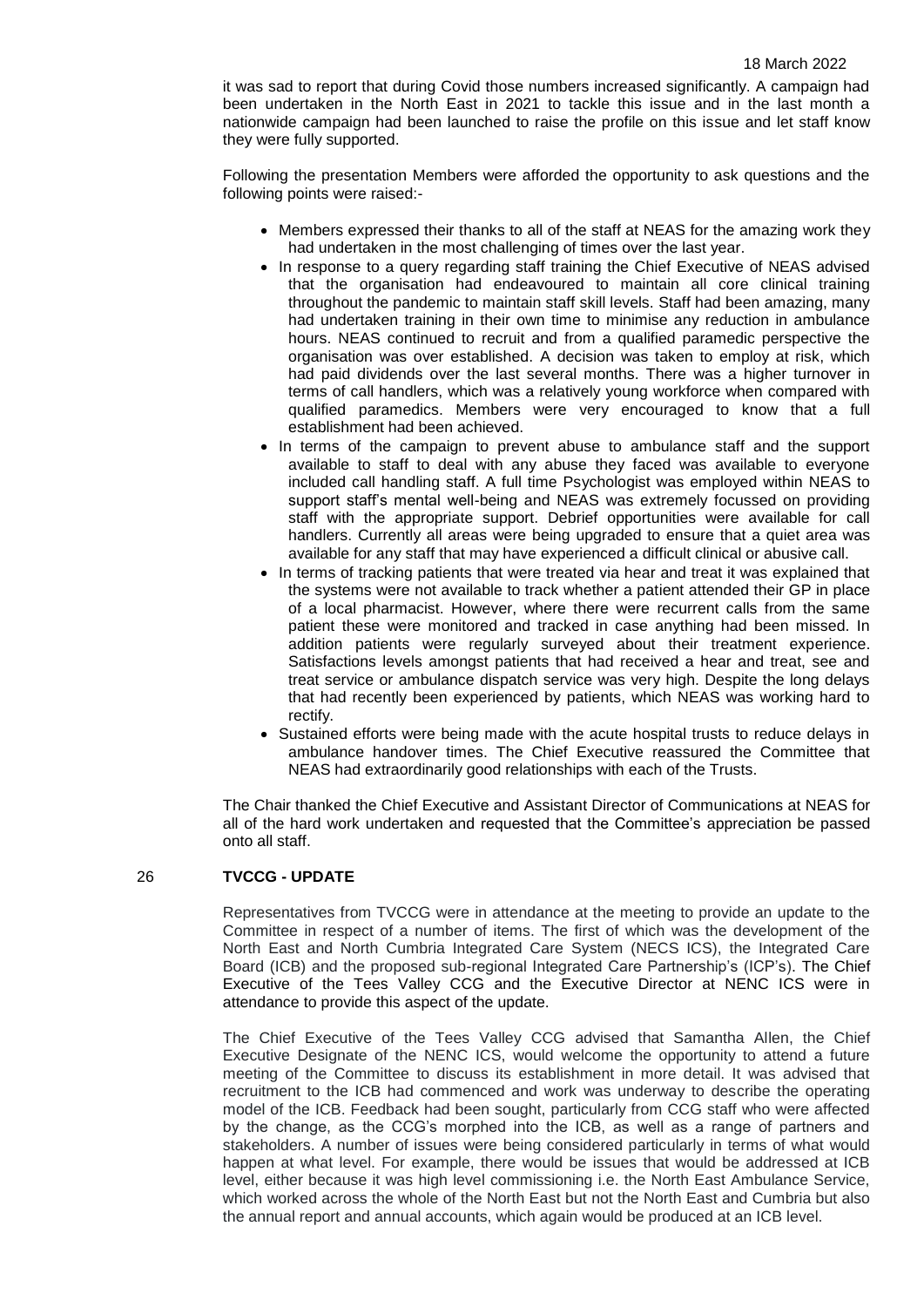A new organisational structure was being drawn up for discussion with staff, as the ICB would take over formally from the CCGs on 1 July 2022. Consideration was currently being given to a number of issues including whether all the functions presently undertaken by the CCG's would continue to be delivered by the ICB, were there any issues of concern around safety, was there anything specific that needed to be considered in terms of the committee structure and what aspects of work would be undertaken more locally and fed into the ICB?

Reference was made to the white paper on integration and it was advised that efforts were being made to pick up on the links in that white paper to ensure these were implemented as part of the establishment of the ICB. The good news was that the overriding proposal in the white paper was for there to be a focus on place (13 upper tier local authorities in the NENC ICS). In the new ICB proposed organisational structure place was key and having leadership of place was included, along with oversite of budgets and working with existing Health and Well-Being Boards were also included.

The Executive Director advised that she was really keen to work with the Chair of the TVJHSC and Scrutiny Officer to consider the Committee's forward work programme and how the ICB's attendance at future meetings would be really helpful from a system perspective.

The second element of the update focussed on the opioid prescribing rates across the Tees Valley and the actions taken to reduce overprescribing by GPs. A Medicines Optimisation Pharmacist for North East Commissioning Support (NECS) was in attendance to provide an update to the Committee.

In terms of the work being undertaken across the TVCCG to reduce the high levels of opioid prescribing it was advised that a significant amount of work had been undertaken by both GP practices and Foundation Trusts. It was noted that number of initiatives had taken place including the CROP initiative – the Campaign to Reduce Opioid Prescribing, which originally commenced in Leeds. The North East Academic Network had adapted that programme and all of the GP practices within the Tees Valley had taken part in that initiative. A series of report had been produced for GP practices to highlight where they sat both locally and nationally in terms of opioid prescribing. This initiative had originally been due to commence in April 2020, however, owing to the Covid-19 pandemic was delayed until June 2020. In November 2020 a couple of four hour education sessions had been delivered to PCN and practice employees, pharmacy staff and GP's by Professor Eldabe from South Tees NHS FT's pain clinic, alongside specialist Nurses, a pain Pharmacist and Behavioural Psychologist from Warwick University. The education session was based on the i-watch programme, which was a national opioid reduction pilot. There had been 40 Pharmacists on the calls, together with consultants from North Tees NHS FT and specialist Nurses who were keen to replicate the work undertaken by the pain clinic in respect of opioid reduction clinics at South Tees NHS FT.

In addition to the education session the CCG had funded a one day per week specialist pain reduction Pharmacists resource to assist Primary Care Prescribers. This had led to a reduction in the waiting time for patients to access the opioid reduction clinics from 11 weeks to 4 weeks, which had a huge impact on the delivery of care to more complex patients requiring opioid reduction input. The CCG funding would be continued into 2022/23, which was fantastic to maintain that level of support for Primary Care Clinicians. Work continued in respect of drug related deaths across the Tees Valley and it was hoped that some further revision education sessions would be provided. A trend graph for the national indicator for high dose opioid prescribing volume showed there had been a 47 per cent decrease in prescribing rates across the Tees Valley compared with a 39 per cent decrease nationally.

The final aspect related to the Learning Disability Respite Review and the Head of Service for Adult Learning Disabilities in Tees at Tees, Esk and Wear Valley NHS Foundation Trust was in attendance to provide the committee with an update.

Reference was made to the current review and current arrangements for respite, which it was acknowledged was challenging for families and service users. It was advised that in January 2020, following the CQC inspection, the Trust had received a must do action relating to compliance with the Mixed Sex Accommodation (MSA) regulation. The Covid-19 pandemic had then hit and owing to the vulnerability of service users had impacted significantly on the provision of respite offer. It was explained that currently the two respite units Aysgarth in Stockton and Unit 2 in Middlesbrough were open and functioning. However, a reduced bed